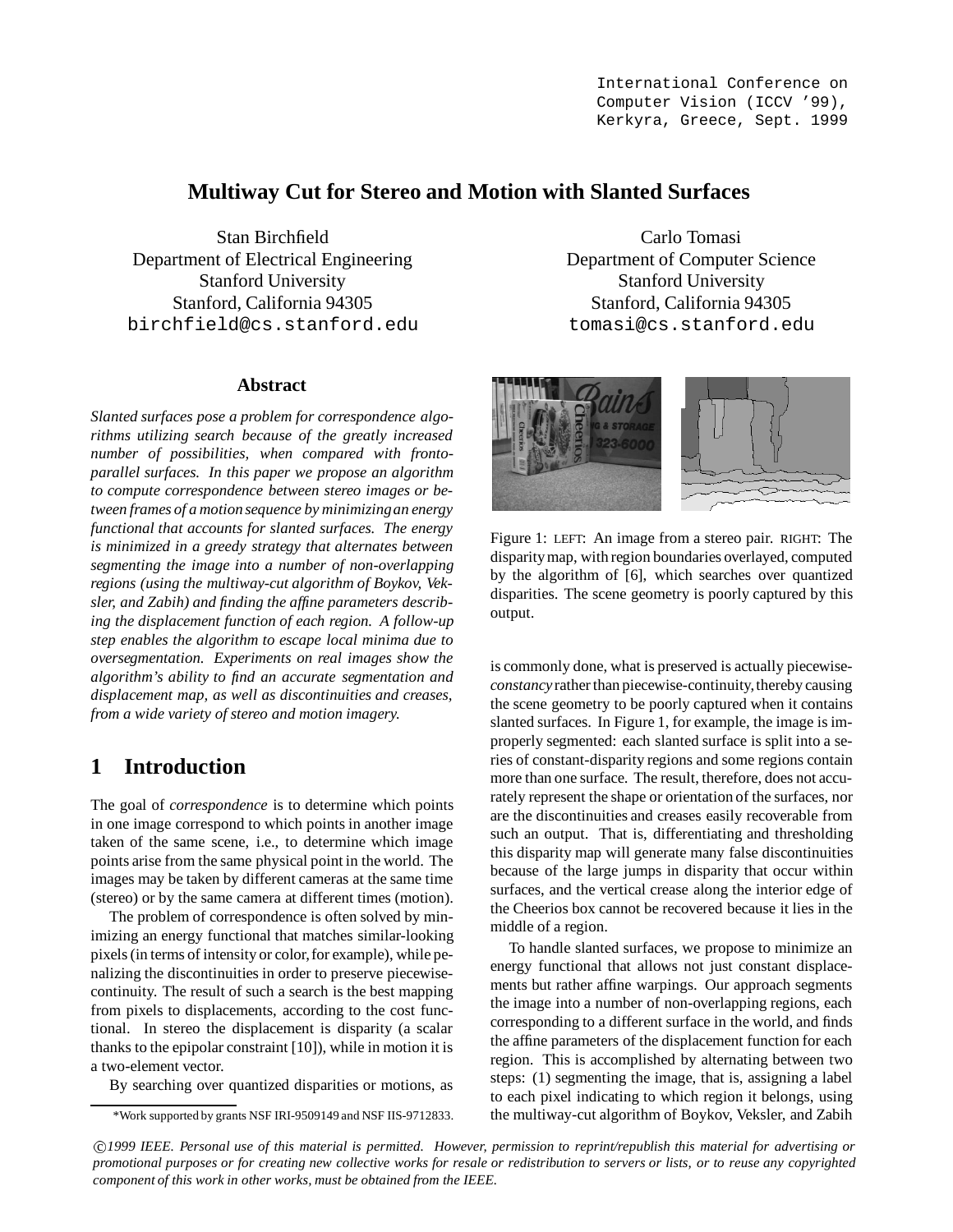[6], and (2) finding the affine parameters of the displacement function for each region, using the method of Shi and Tomasi [14]. In this way, the algorithm greedily minimizes the energy functional until it converges. If the result is oversegmented, then an additional step merges adjacent regions to further reduce the energy.

After reviewing previous work and presenting our formulation in the next two sections, the two main steps of the algorithm are presented in Sections 4 and 5, respectively, followed in Section 6 by a solution to the oversegmentation problem. In the final section we present experimental results showing the algorithm's ability to find clean, accurate displacement maps and segmentations(from which discontinuities and creases can be inferred) from pairs of stereo and motion images containing severely slanted surfaces.

# **2 Previous Work**

For years, many researchers have computed stereo correspondence by searching over all possible disparities along a scanline, which can be done efficiently using dynamic programming [2, 3, 8, 11]. These techniques, however, do not effectively incorporate information between scanlines.

Recently, stereo vision has experienced a breakthrough as maximum-flow-based techniques have been shown capable of minimizing energy functionals over the whole image, not just one scanline. Roy and Cox [12] and Ishikawa and Geiger [9] presented formulations that, with the right edge weights, can find the global minimum of such a functional.

Unfortunately their approach cannot preserve sharp discontinuities, which led Boykov, Veksler, and Zabih [6] to develop another maximum-flow-based algorithm that finds a good local minimum of a more general class of cost functionals which preserve sharp discontinuities. Additionally, their algorithm is able to minimize vector-valued functions, making it applicable to situations such as motion, although in [6] it was applied only to stereo. Vector-valued functions present a challenge, however, because of the additional computational complexity. In motion, for example, there are approximately  $O(\Delta^2)$  possible displacements, compared to  $O(\Delta)$  in stereo, where  $\Delta$  is the maximum displacement in one direction. With slanted surfaces the number of possibilities increases dramatically to  $O(n\Delta^2\sigma^2)$ , where there are *n* pixels in the image and  $\sigma$  different possible orientations in one direction. In this paper we extend the work of [6] to handle vector-valued functions with large search spaces.

Our approach is similar to expectation-maximization (EM) algorithms [1, 15, 16] which iteratively segment an image into regions of affine motion. The multiway-cut algorithm performs the work of the E-step, while the affine parameters are fit in a manner similar to the M-step. Because the EM algorithms assign the labels probabilistically, however, they require suboptimal techniques for enforcing spatial consistency.

Another graph-based technique for performing image segmentation is the normalized cut algorithm [13]. In the context of stereo or motion, however, this method groups together pixels with similar profiles, where the profiles are influenced by the dissimilarities of pixels at incorrect displacements. In contrast, the multiway-cut algorithm ignores these misleading values.

#### **3 Correspondence as segmentation**

We represent correspondence between two images as a labeling  $f: \mathbf{x} \to l$  for each pixel  $\mathbf{x} = [x \ y]^T$ , along with a displacement function  $h_l(\mathbf{x})$  for each label *l*. Pixels with the same label belong to the same region, so f represents a segmentation. The corresponding pixel in the other image, then, is given by  $h_{f(\mathbf{X})}(\mathbf{x})$ .

These displacement functions are constant if all the surfaces in the world can be assumed fronto-parallel, that is, parallel to the image plane. In [6], for example,  $h_l(\mathbf{x}) = l$ . With slanted surfaces, however,  $h_i$  is not constant with respect to the coordinates **x** of the pixel. In this paper we will concentrate on the affine model  $h_i(\mathbf{x}) = A\mathbf{x} + \mathbf{d}$ , as explained in more detail in Section 5; this framework could be extended to more sophisticated models as well.

Our goal is to find a correspondence that matches pixels of similar intensitywhile minimizingthe number of discontinuities. We accomplish this by minimizing the following two-dimensional energy functional:

$$
\gamma(f) = E_D + E_S,\tag{1}
$$

where  $E_D$  is a data-dependent energy term containing the costs of assigning the labels to the pixels:

$$
E_D = \sum_{\mathbf{X}} g(\mathbf{x}, f(\mathbf{x}))
$$

and  $E<sub>S</sub>$  enforces smoothness by penalizing the discontinuities:

$$
E_S = \sum_{(\mathbf{X}, \mathbf{X}')} \kappa(\mathbf{x}, \mathbf{x}') [f(\mathbf{x}) \neq f(\mathbf{x}')].
$$

The first summation is over all pixels **x** in the image, while the second summation is over every pair of neighboring pixels **x** and **x**<sup> $\prime$ </sup> (using 4-neighborhood connectedness, for example). The assignment cost is the dissimilarity in image intensity:  $g(\mathbf{x}, f(\mathbf{x})) = |I(\mathbf{x}) - J(h_{f(\mathbf{x})}(\mathbf{x}))|$ , where I and J are the two intensity images. We set  $\kappa(\mathbf{x}, \mathbf{x}')$  to be proportional to the inverse of the magnitude of the gradient of intensity at that location, thresholded, in order to align the discontinuities with the intensity edges [4, 6, 7].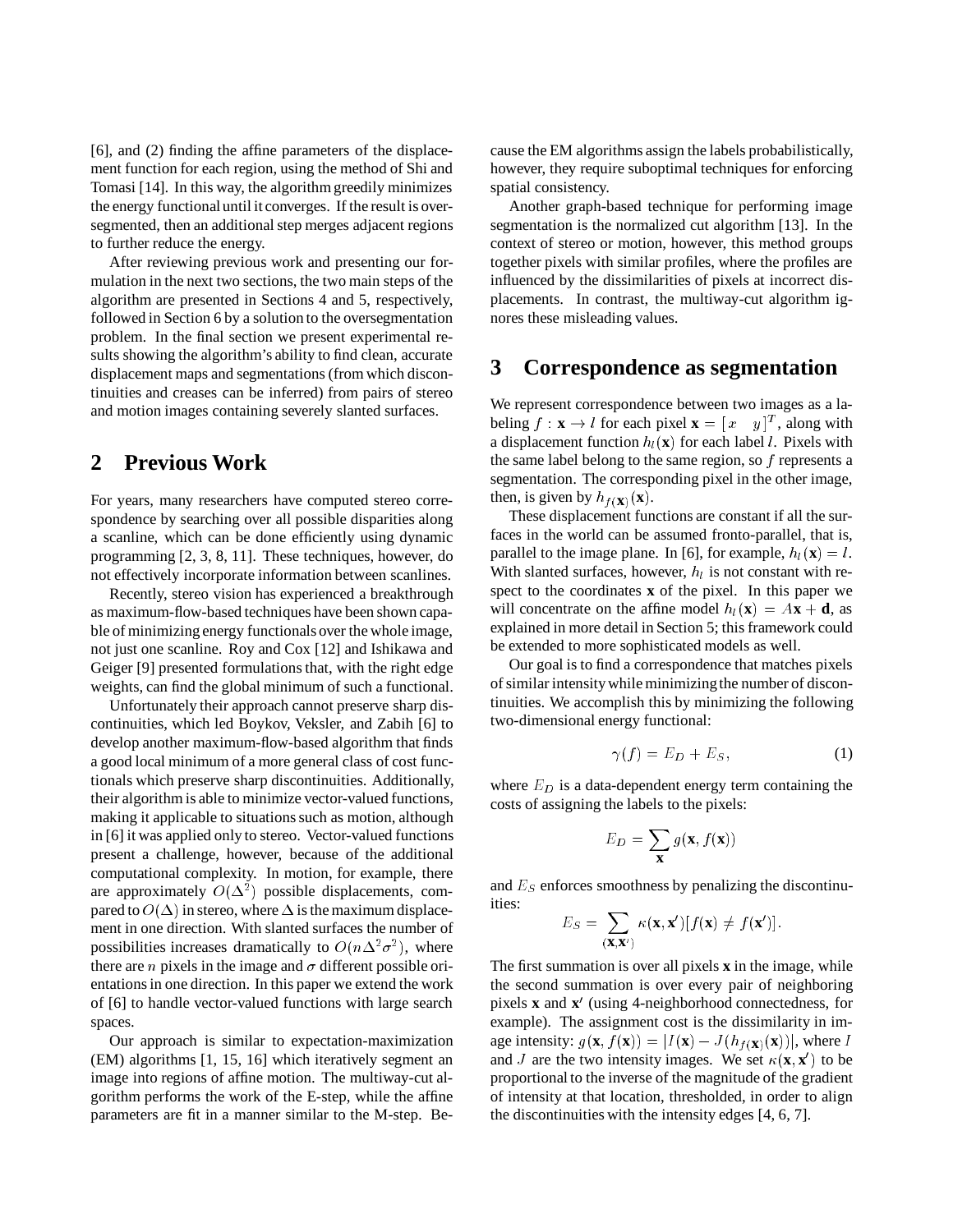

Figure 2: Minimizing Eq. (1) is equivalent to finding the minimum cost mutiway cut of this graph. Every label is connected to every pixel, although some connections have been omitted from the drawing to avoid clutter.

To minimize the energy functional, therefore, we alternate between segmenting the image into disjoint regions by assigning a label to every pixel and finding the affine parameters of the displacement function for every region. These two steps are discussed in the next two sections, respectively.

### **4 Assigning labels to pixels**

Once the displacement functions are known, the segmentation, or labeling, problem is equivalent to the multiway cut problem on a certain graph [6]. This graph, shown in Figure 2, contains a vertex for every pixel in the image and a vertex for every possible label. Each pixel is connected to its four neighbors by four edges having capacities equal to the discontinuity penalty between the two appropriate pixels, and each label is connected to each pixel with an edge having a capacity equal to the cost of assigning the label to that pixel. Minimizing Eq. (1) then is the same as finding the minimum cost multiway cut of this graph, where a multiway cut is a set of edges such that the labels are not connected with each other in the induced graph (i.e., the graph with these edges removed). Once the multiway cut is found, each pixel will be connected to exactly one label.

To find an approximate solution to this problem, we use the algorithm of Boykov, Veksler, and Zabih [6], shown at the top of the page. Unfortunately, the minimum cost multiway cut problem is NP-complete [6], and, in fact, minimizing Eq. (1) has been shown to be NP-hard as well

#### **MULTIWAY-CUT ALGORITHM**

- 1. Start with an initial labeling.
- 2. Pick two labels. Set one label-vertex as the source <sup>s</sup> and the other as the sink t, and find the minimum  $s - t$ cut through the graph containing only those pixels that are already labeled either of the two labels, and only those edges connecting these pixels to each other or to one of the two labels. This minimum cut will then separate the two labels in this temporary graph, thus reassigning the pixels under consideration.
- 3. Repeat Step 2 for every pair of labels.
- 4. Repeat Steps 2 and 3 until the energy in the system does not change.

[5]. As a result, the algorithm is not guaranteed to find the global minimum. However, it does find a good local minimum, in the sense that the final energy cannot be lowered by exchanging any subset of pixels having a common label with any other subset of pixels having a common label. Moreover, the algorithm is extremely insensitive to the initial labeling, falling into local minima only when there are large untextured surfaces in the scene (in which case there is not enough local information to guide properly the search).

While there is no guarantee of the number of iterations<sup>1</sup> needed for convergence, in practice we have found two to be necessary initially, and only one after that (See Figure 7).

After the multiway-cut algorithm has converged, the connected components of the output are found, in order to separate regions which may be assigned the same label but are not physically connected. Then we find the displacement function for each region, as explained below.

### **5 Finding displacement functions**

The affine model describes exactly the motion of a plane in the world viewed under orthographic projection. Under perspective projection it is usually adequate when only small motions are involved. Using this model, a point  $\mathbf{x} = [x \ y]^T$  in image I moves to  $A\mathbf{x} + \mathbf{d}$  in image J, where

$$
A = \begin{bmatrix} d_{xx} + 1 & d_{xy} \\ d_{yx} & d_{yy} + 1 \end{bmatrix} \quad \text{and} \quad \mathbf{d} = \begin{bmatrix} d_x \\ d_y \end{bmatrix}.
$$

The motion of each region, then, is described by a sixelement vector  $\mathbf{z} = [d_{xx} \quad d_{xy} \quad d_x \quad d_{yx} \quad d_{yy} \quad d_y]^T$ .

<sup>&</sup>lt;sup>1</sup> By *iteration*, we mean Steps 2-3, collectively.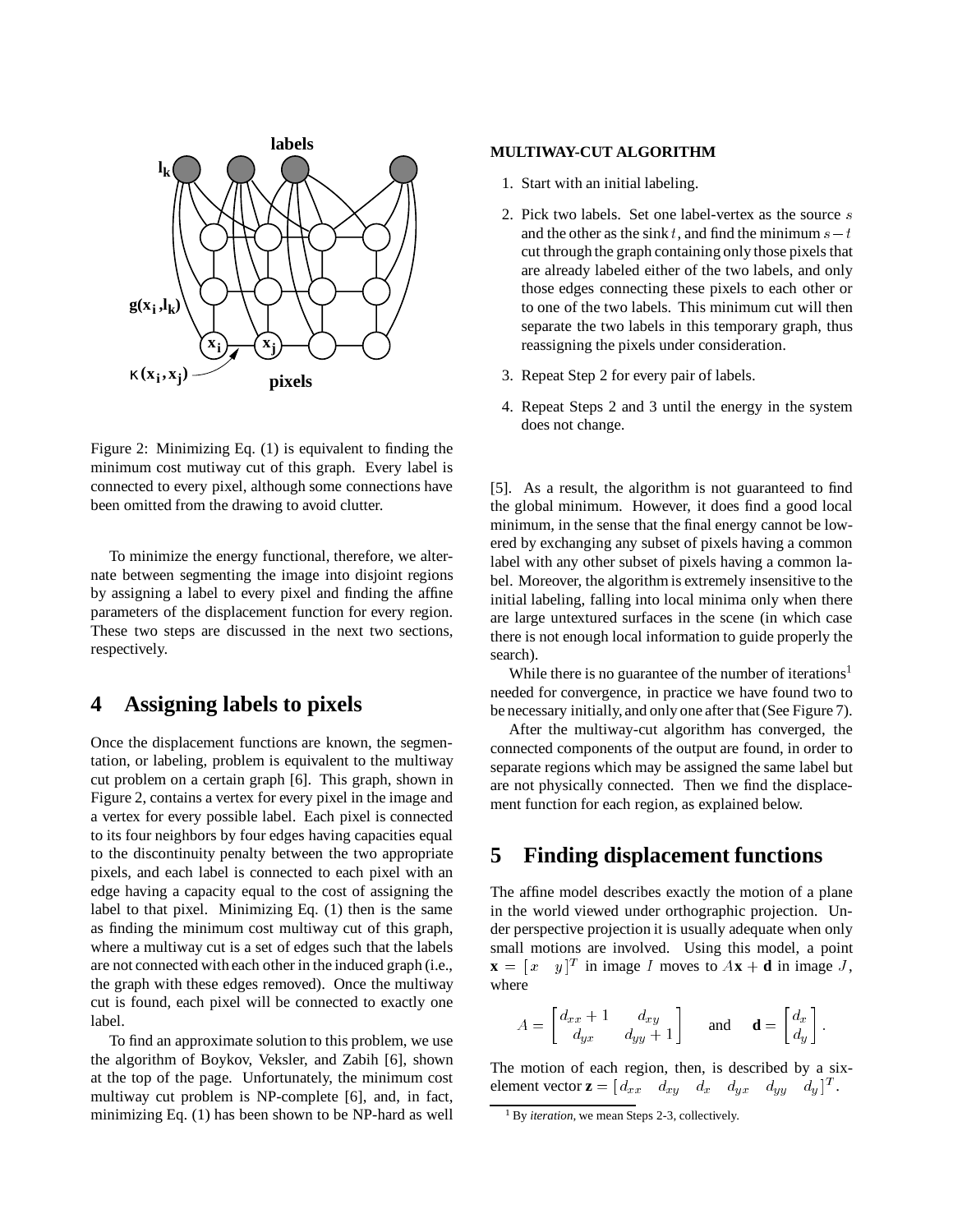To find the motion of a region, we minimize the dissimilarity

$$
\epsilon = \int\int_{W} \left[ J(A\mathbf{x} + \mathbf{d}) - I(\mathbf{x}) \right]^2 \, d\mathbf{x}, \tag{2}
$$

where  $W$  is the set of pixels in the region. Following [14], we differentiate Eq. (2) with respect to the unknown entries in A and **d** and set the result to zero. The resulting system is then linearized about the current estimate by truncating the Taylor series expansion of  $J(Ax + d)$ , yielding the following linear system:

$$
T\mathbf{z} = \mathbf{a},\tag{3}
$$

where

$$
T = \iint_W \mathbf{g} \mathbf{g}^T d\mathbf{x}
$$
  

$$
\mathbf{a} = \iint_W [I(\mathbf{x}) - J(\mathbf{x})] \mathbf{g} d\mathbf{x}.
$$

The motion of the region can be found by using Eq. (3) iteratively in a Newton-Raphson style minimization.

The elements of the vector **g** are image coordinates multiplied by derivatives of image intensity:  $\mathbf{g} = [\mathbf{u} \quad \mathbf{v}]^T$ , where  $\mathbf{u} = (\partial J/\partial x)\mathbf{p}$ ,  $\mathbf{v} = (\partial J/\partial y)\mathbf{p}$ , and  $\mathbf{p} =$  $[x \ y \ 1]$ . These equations are identical to those in [14] but with simplified notation.

In the case of rectified stereo images,  $d_{yx} = d_{yy} = d_y =$ <sup>0</sup>, so the disparities in a region are described by a vector with only three elements:  $\mathbf{z} = [d_{xx} \quad d_{xy} \quad d_x]$ , which is found in the same manner as before but with  $\mathbf{g} = \mathbf{u}^T$ .

Either way, the minimization continues until either the parameters in **z** do not change significantly or the dissimilarity in the region increases.

#### **6 Handling oversegmentation**

When these two alternating steps settle on an answer for the correspondence, the result is occasionally oversegmented. An extreme example is presented in Figure 3, in which the ground plane is covered by five different regions.

Solving this problem is rather straightforward. Every pair of adjacent regions is considered, and affine parameters are fit to the union of the two (See Figure 4). If the new internal energy is less than the sum of the two individual internal energies and the cost of the discontinuity, then the regions are merged, thereby lowering the overall energy of the system. This process is repeated until no two regions can be merged to decrease the energy.

One could imagine situations in which the image is undersegmented. If such were the case, one could generate a large number of candidate affine parameters (by dividing



Figure 3: LEFT: Segmentation of the Cheerios image after the convergence of the multiway cut and affine-parameter fitting steps. RIGHT: Two regions on the ground plane have been merged, with more to follow.



Figure 4: Oversegmentation: Two regions are merged if affine parameters for the union reduce the energy.

the region and fitting parameters to the subregions, for example) and then run the multiway cut algorithm to reassign some of the pixels to some of the new labels. Generating such parameters will not be easy, however, and we have not encountered any undersegmentation in our images (according to the cost functional).

#### **7 Experimental results**

We present the results of the algorithm on three pairs of stereo images and two pairs of frames from motion sequences, as shown in Figure 6. These results demonstrate the algorithm's ability to find accurate dispacements and segmentations for a wide variety of imagery.<sup>2</sup> Notice in particular the precision with which the object contours are recovered in many cases, such as the outline of the basketball player in the last row.

In the first row, the results are nearly perfect. Each of the surfaces is properly segmented, with the only mistake being that of splitting the books, which are to the left of the Cheerios box, in two. Comparing these results with those of Figure 1, we see that the scene geometry is now accurately recovered. To help visualize the disparitiescomputed by the algorithm, we have provided a three-dimensional reconstruction of the scene in Figure 5. From this, one can tell that the orientations of the surfaces are recovered accurately. Notice, for example, that the two faces of the Cheerios box meet along a line, the boxes meet the ground

 $2$  All the results were generated using the same set of parameters, except for the threshold used in the right column of the figure.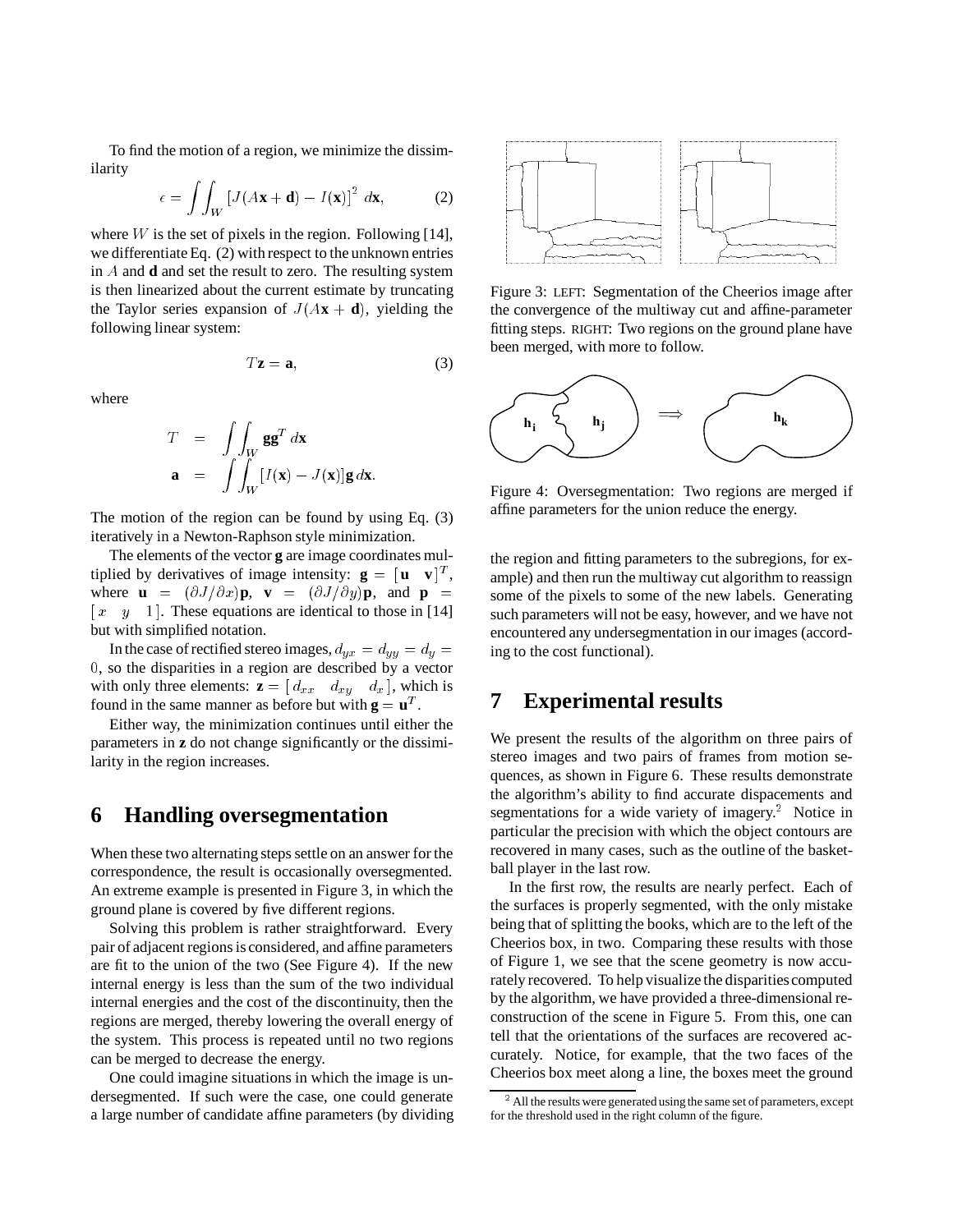

Figure 5: TOP: Stereo images, displayed for cross-eyed viewing. MIDDLE and BOTTOM: 3D reconstruction, as texture-mapped surfaces, from novel viewpoints.

plane at right angles, and the two regions corresponding to the books are, although not merged, nearly coplanar.

In the second row, whose images are from the wellknown JISCT data set, the individual bushes, automobile, and two buildings are correctly segmented. Notice that the main building is correctly recovered as a single, slanted plane, not the usual pair of fronto-parallel planes. Although we may wish to have the parking meters segmented from the bushes, there is actually very little evidence in terms of disparity for such a conclusion; it takes an extremely small discontinuity penalty (which of course introduce many false discontinuities— see the results in [6]) to segment even the closer one.

The middle row shows the limitations of a simple cost functional like Eq. (1). Because there is little texture on the Clorox box and no intensity edges along most of the vertical crease, the lowest cost solution incorrectly follows the logo on the front of the box instead of the actual crease. Our algorithm does successfully minimize the functional, but the functional does not represent the world in this case. Notice, however, that much of the scene is accurately recovered, such as the creases between the floor and the boxes and many of the depth discontinuities around the Clorox box.

The fourth image contains complex motion due to the handheld camera, a person walking in the foreground, and a bicyclist peddling in the background. Nevertheless, all three planes defining the world (the ground plane and the two walls of the building) are correctly segmented from each other. The extra region under the arch appears to be caused partly by the motion of the bicyclist. Because the camera translation is rather small, there is little information to distinguishthe various surfaces in the static world, which explains why the creases are in slightly incorrect locations and why the bottom of the statue is grouped with the ground plane. Notice, however, the detailed contour of the torso of the statue, as well as the outline of the pedestrian, whose lower leg is moving in a different direction from the rest of his body.

In the last row, the basketball player is accurately segmented from the crowd (even his elbow is well-preserved), and the ball is nearly completely segmented from the player. Although it is not visible in the figure, the motion of the crowd varies across the image, so that an algorithm searching over quantized motions would split it in two.

We have already seen how the final step to handle oversegmentation is key to recovering the ground plane in the Cheerios image. It also played a minor role in two other images by merging four pairs of regions to form the player's left arm and basketball, his body and right arm, and the two regions of near and far bushes (with parking meters).

After careful investigation we have concluded that none of the images is undersegmented, according to the cost functional. Specifically, we tried to find separate affine parameters for the parking meter and the bush behind it, but the resulting energy was higher than the result displayed in Figure 6. Similarly, if either arm of the basketball player is separated from the rest of its region, the energy increases.

A typical run of the algorithm is shown in Figure 7, where the energy of the system is plotted versus time. From these data we notice that the most significant iteration is the first application of the multiway-cut algorithm using quantized displacements, which reduces the energy by an amazing 80% in just one step. (Figure 1 shows the output after two iterations.) The energy is then steadily and quickly reduced by alternating between the multiway-cut segmentation and the fitting of affine parameters. Notice that many of the multiway-cut iterations shown here are not necessary: only the first two initially and the first one after every affine fitting. Thus, these same results could be achieved in just 11 iterations. The step to handle oversegmentation further reduces the energy by another 10% on this image, though its impact on other images was less noticeable.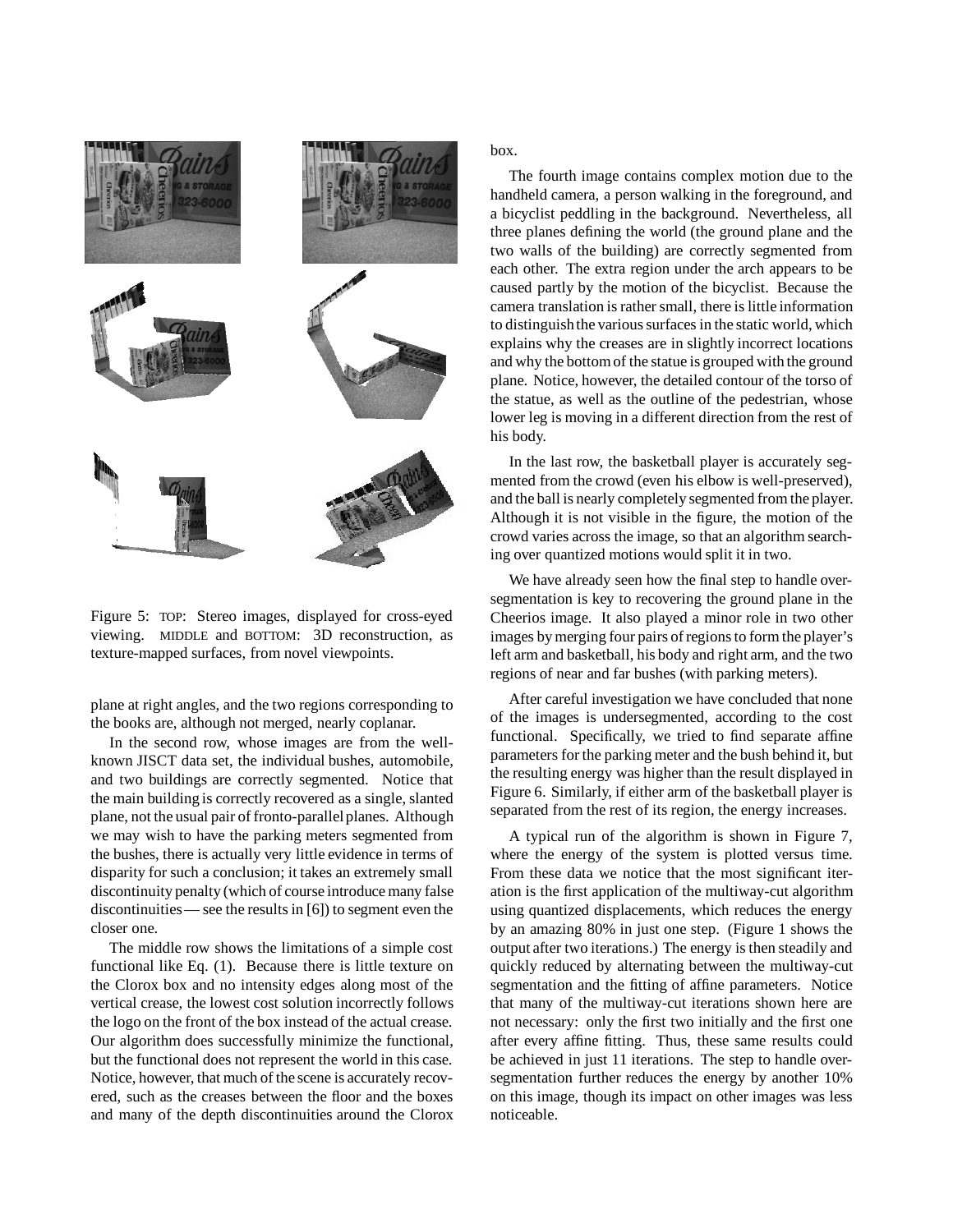

Figure 6: LEFT: An image from a stereo or motion pair. MIDDLE: The displacement map (either disparity or motion vector magnitude), with segmentation overlaid. RIGHT: The image with segmentation overlaid. Lines are thickened where the change in displacement across the boundary surpasses a threshold, thus distinguishingdepth or motion discontinuities (thick lines) from creases (thin lines). These images are also available at http://vision.stanford.edu/˜birch.